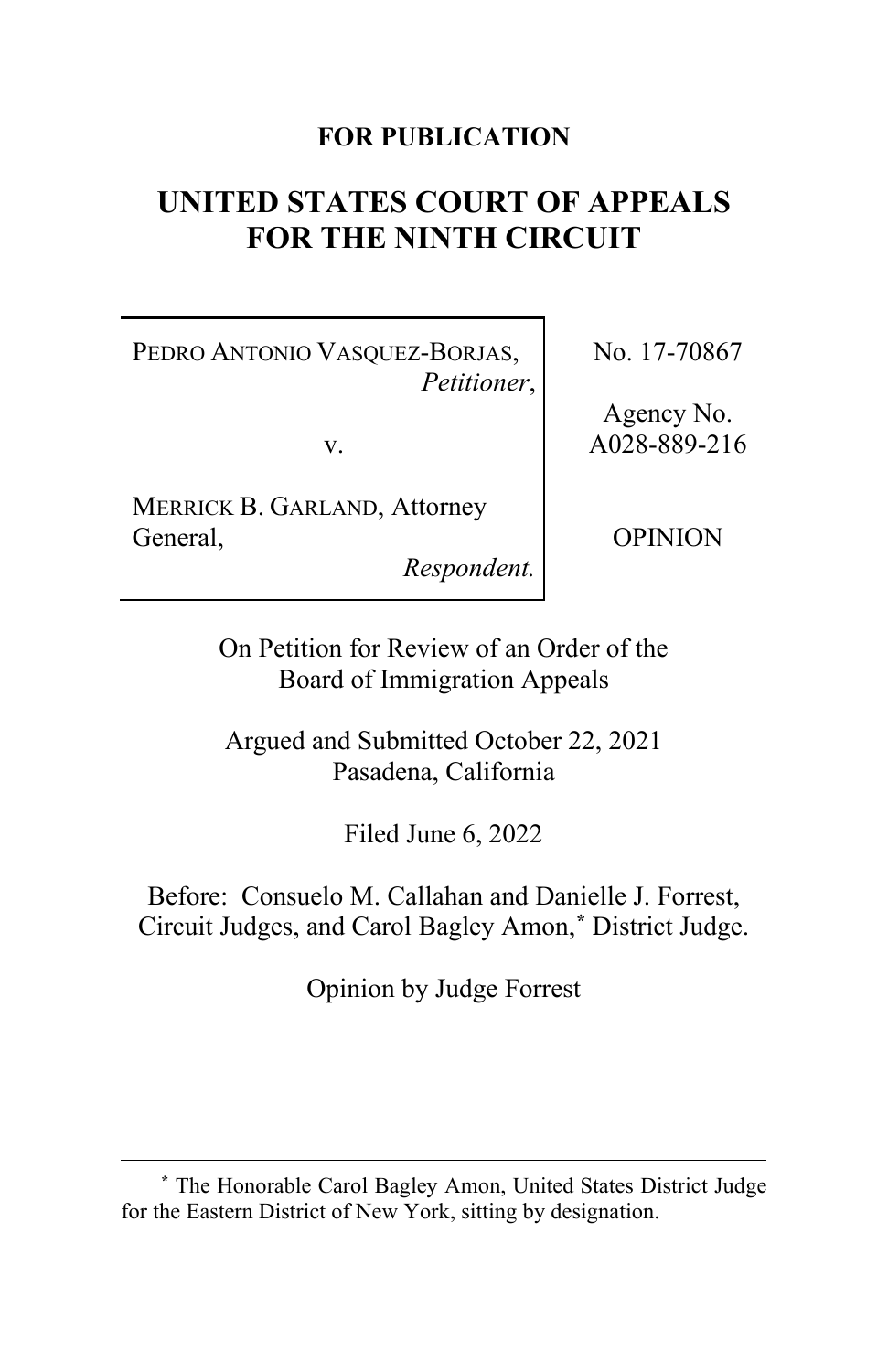# **SUMMARY[\\*\\*](#page-1-0)**

### **Immigration**

Denying in part and dismissing in part Pedro Antonio Vasquez-Borjas's petition for review of a decision of the Board of Immigration Appeals, the panel held that a forgery under California Penal Code § 472 is a crime involving moral turpitude.

Vasquez-Borjas was convicted of forgery under Section 472 for possession of a counterfeit government seal—a Social Security card that he knew was fake. The BIA concluded that this conviction was a crime involving moral turpitude that made him ineligible for cancellation of removal. Vasquez-Borjas argued that intent to defraud is not a required element under Section 472, and therefore, his forgery conviction was not a categorical crime involving moral turpitude. Specifically, Vasquez-Borjas argued that Section 472 is organized into three clauses and that intent to defraud is not an element of the so-called "possession" clause under which he was convicted.

Applying the categorical approach, the panel considered the elements of Section 472 and concluded that California law does not support Vasquez-Borjas's reading of the statute. The panel explained that it is reasonable to read the statutory text as requiring that all the prohibited acts be done "with the intent to defraud another," and that no California court has held that Section 472 has separate clauses or that the intent-to-defraud element is limited to specific clauses or

<span id="page-1-0"></span>**<sup>\*\*</sup>** This summary constitutes no part of the opinion of the court. It has been prepared by court staff for the convenience of the reader.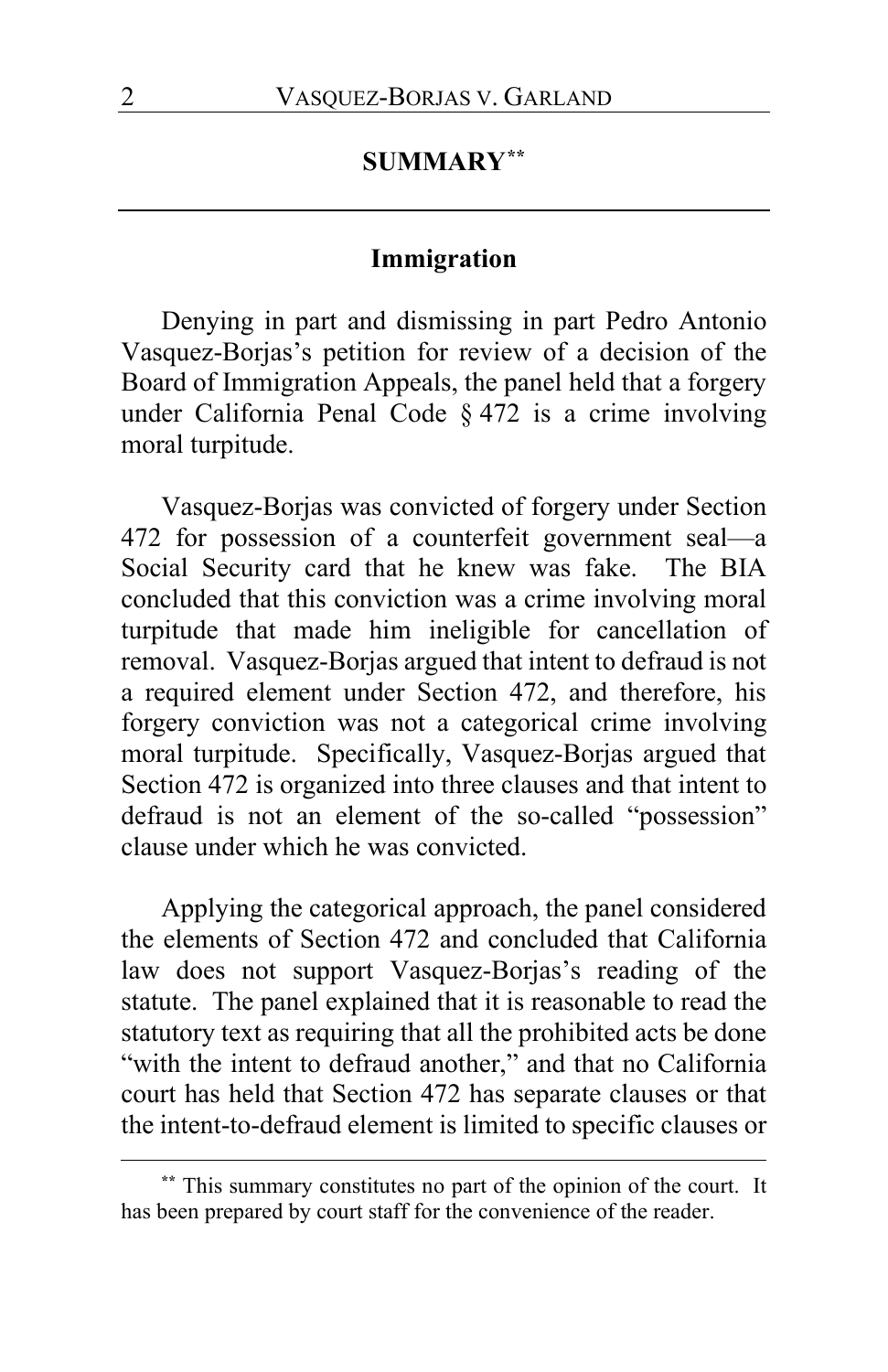actions. The panel also explained that California caselaw establishes that forgery requires intent to defraud and that California's pattern jury instructions confirm that conclusion.

The panel compared the elements of Section 472 to the generic federal offense. The panel explained that the court's caselaw establishes that the generic federal definition of forgery includes fraudulent intent and, therefore, it is a crime involving moral turpitude. Because California requires proof of intent to defraud for all Section 472 offenses, the panel concluded that Section 472 is a categorical match with the federal definition of forgery, and that the BIA did not err in concluding that a Section 472 conviction is for a crime involving moral turpitude.

Vasquez-Borjas argued that, even if he was convicted of a crime involving moral turpitude, he was eligible for<br>cancellation of removal under 8 U.S.C. cancellation of removal under 8 U.S.C. § 1182(a)(2)(A)(ii)—the petty-offense exception. Vasquez-Borjas did not dispute that he failed to raise this issue in his immigration proceedings, but made three arguments for why it was exhausted.

First, Vasquez-Borjas argued that the court could address the issue because the BIA addressed it on the merits. The panel rejected that contention, explaining that the BIA merely noted that Vasquez-Borjas had not made any argument related to the petty-offense exception and that it appeared that the exception would not apply. Second, Vasquez-Borjas argued that his case was like *Abebe v. Gonzales*, 432 F.3d 1037 (9th Cir. 2005) (en banc), where the court concluded that an issue raised to the IJ, but not to the BIA, was exhausted because the BIA affirmed the IJ's entire decision under *Matter of Burbano*, 20 I. & N. Dec. 872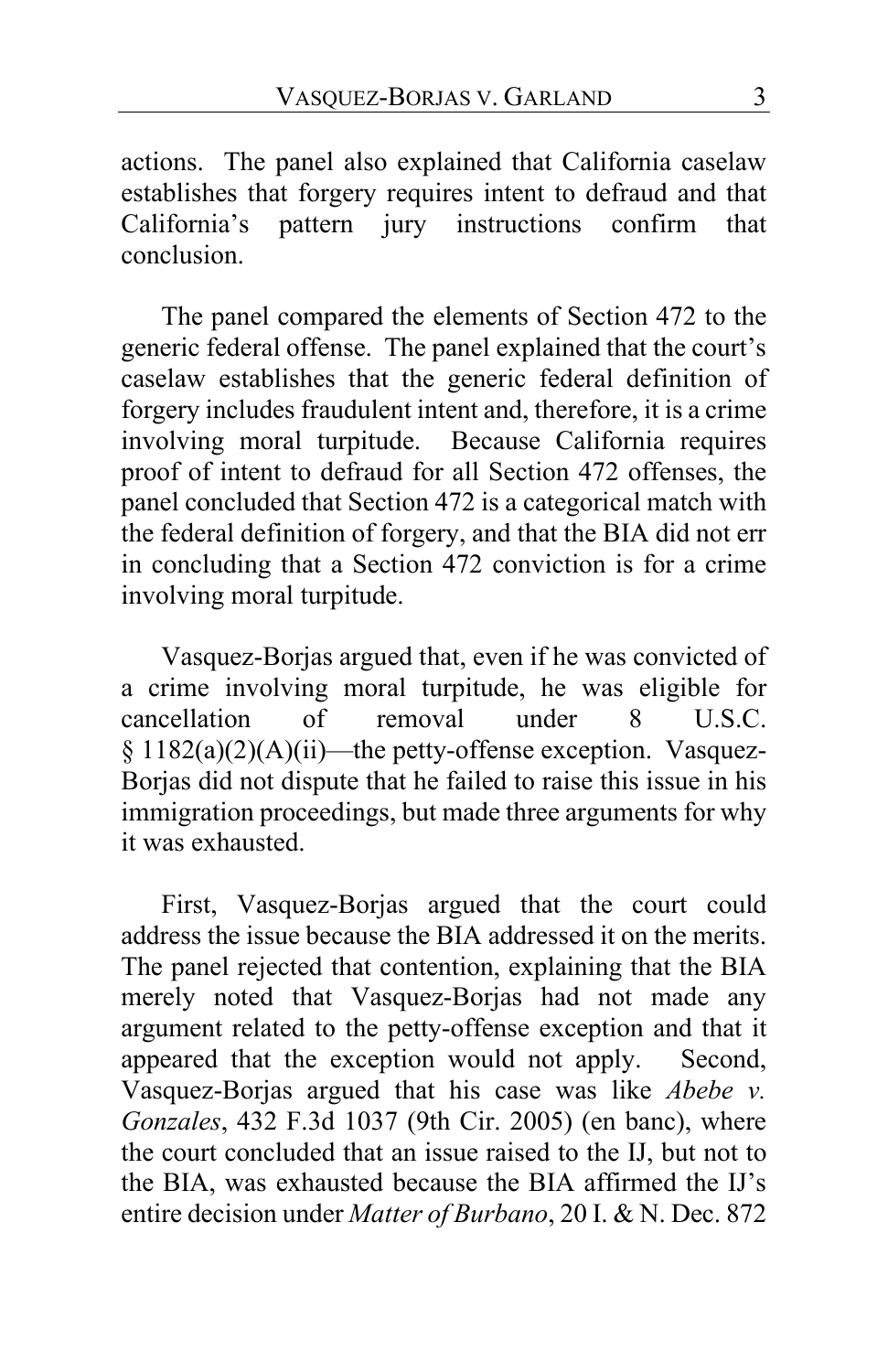(BIA 1994). The panel concluded that the cases were not analogous, explaining that the IJ here did not address the petty-offense exception, and the BIA indicated that it considered only the IJ's conclusion that Vasquez-Borjas was ineligible for cancellation of removal due to his conviction. Finally, Vasquez-Borjas contended that his argument to the BIA that his conviction did not render him inadmissible was sufficient to alert the BIA to the relevance of the petty offense exception. The panel concluded that the record belied that assertion, noting that the BIA did not read Vasquez-Borjas's brief as raising the exception and nothing in the record demonstrated that the BIA's observation was incorrect.

## **COUNSEL**

Nicholas Hodges (argued), Jones Day, San Diego, California, for Petitioner.

Michael C. Heyse (argued), Acting Senior Litigation Counsel; Dawn S. Conrad, Senior Litigation Counsel; Mary Jane Candaux, Assistant Director; Brian M. Boynton, Acting Assistant Attorney General; Office of Immigration Litigation, Civil Division, United States Department of Justice, Washington, D.C.; for Respondent.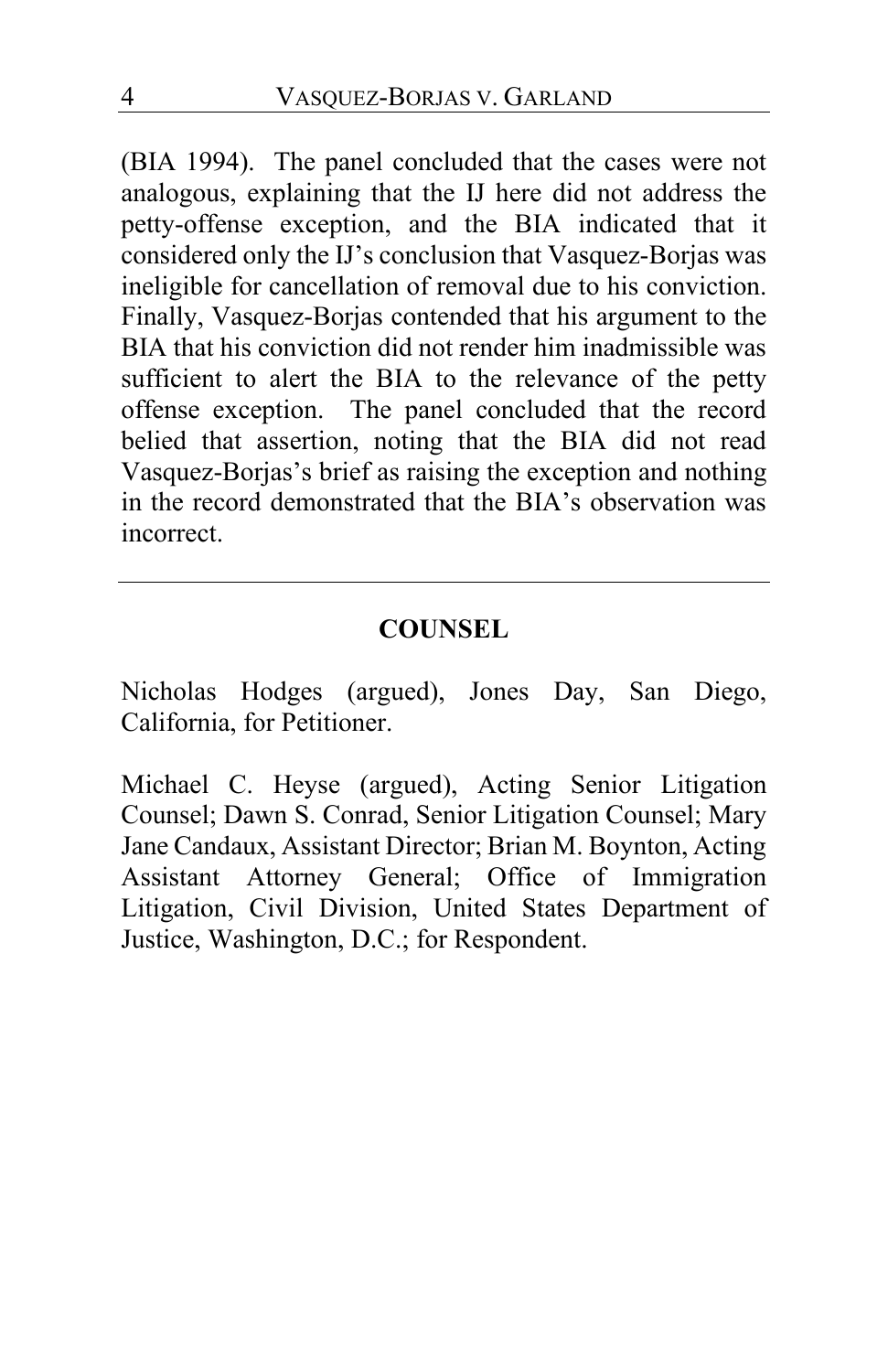#### **OPINION**

FORREST, Circuit Judge:

The Board of Immigration Appeals (BIA) denied petitioner Pedro Antonio Vasquez-Borjas's application for cancellation of removal, concluding that his California forgery conviction is a crime involving moral turpitude that disqualifies him from relief. Vasquez-Borjas seeks review of the BIA's decision, arguing that his forgery conviction is not a categorical crime involving moral turpitude because intent to defraud is not a required element under California Penal Code § 472 (Section 472). Alternatively, he argues that, even if his conviction is a crime involving moral turpitude, he is nonetheless eligible for cancellation of removal under 8 U.S.C. § 1182(a)(2)(A)(ii)(II)'s petty-offense exception. Because we conclude that intent to defraud is a required element of a Section 472 conviction and because Vasquez-Borjas failed to exhaust his petty-offense-exception argument, we deny in part and dismiss in part his petition for relief.

#### **I. BACKGROUND**

Vasquez-Borjas, a native and citizen of Honduras, entered the United States unlawfully. He has a child who is a United States citizen. After entering the United States, Vasquez-Borjas was convicted of multiple crimes, including forgery for knowingly possessing a counterfeit Social Security card in violation of Section 472. He was sentenced to 14 days in jail and two years' probation for this offense.

Over a decade after his California forgery conviction, the government charged Vasquez-Borjas as removable under 8 U.S.C. § 1182(a)(6)(A)(i) as an alien present in the United States unlawfully. Vasquez-Borjas conceded that he was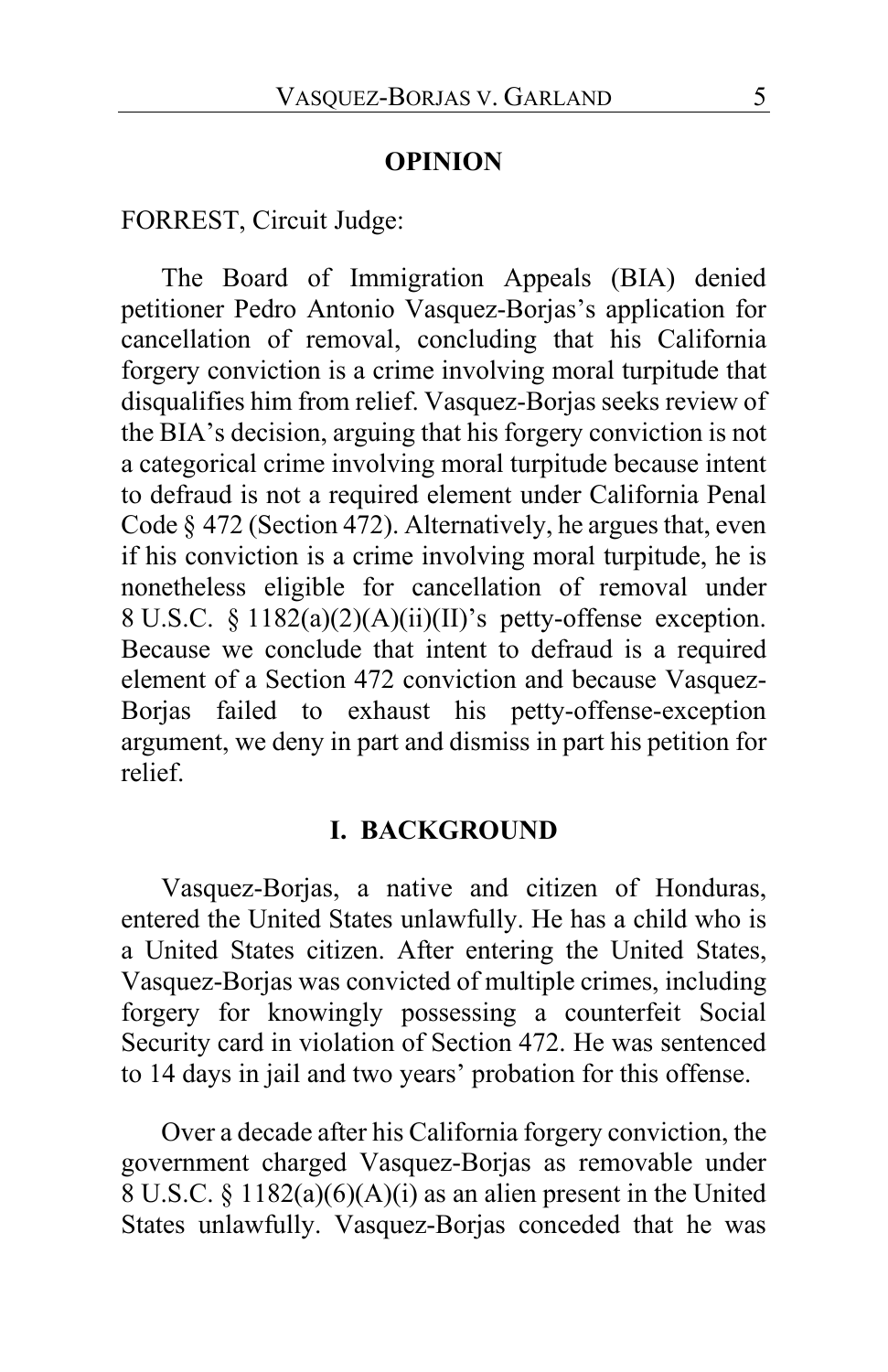removable and applied for cancellation of removal and adjustment of status. He asserted that he was entitled to relief because his teenage United States citizen child would suffer hardship if he was removed.

After a hearing, the Immigration Judge (IJ) denied Vasquez-Borjas's application for relief because his California forgery conviction was a crime involving moral turpitude that "bar[red] him from cancellation of removal."**[1](#page-5-0)** Vasquez-Borjas appealed to the BIA, arguing, among other things, that the IJ erred in concluding that his forgery conviction was categorically a crime involving moral turpitude because Section 472 "is divisible and does not necessarily involve 'the intent to defraud another.'" The BIA dismissed Vasquez-Borjas's appeal. Relying on *People v. Castellanos*, 110 Cal. App. 4th 1489 (2003), the BIA concluded that Vasquez-Borjas was statutorily ineligible for cancellation because his forgery conviction was categorically a crime involving moral turpitude. In a footnote, the BIA also stated that even though Vasquez-Borjas had not argued the petty-offense exception, 8 U.S.C. §  $1182(a)(2)(A)(ii)$ , "it appear[ed] that the exception ... would not apply."

#### **II. STANDARD OF REVIEW**

Where the BIA conducts an independent review of the facts and law, we review only the BIA's decision. *Quijada-Aguilar v. Lynch*, 799 F.3d 1303, 1305 (9th Cir. 2015). We review questions of law, like identification of the statutory

<span id="page-5-0"></span>**<sup>1</sup>** Vasquez-Borjas's child was 20 years old at the time of the IJ's decision.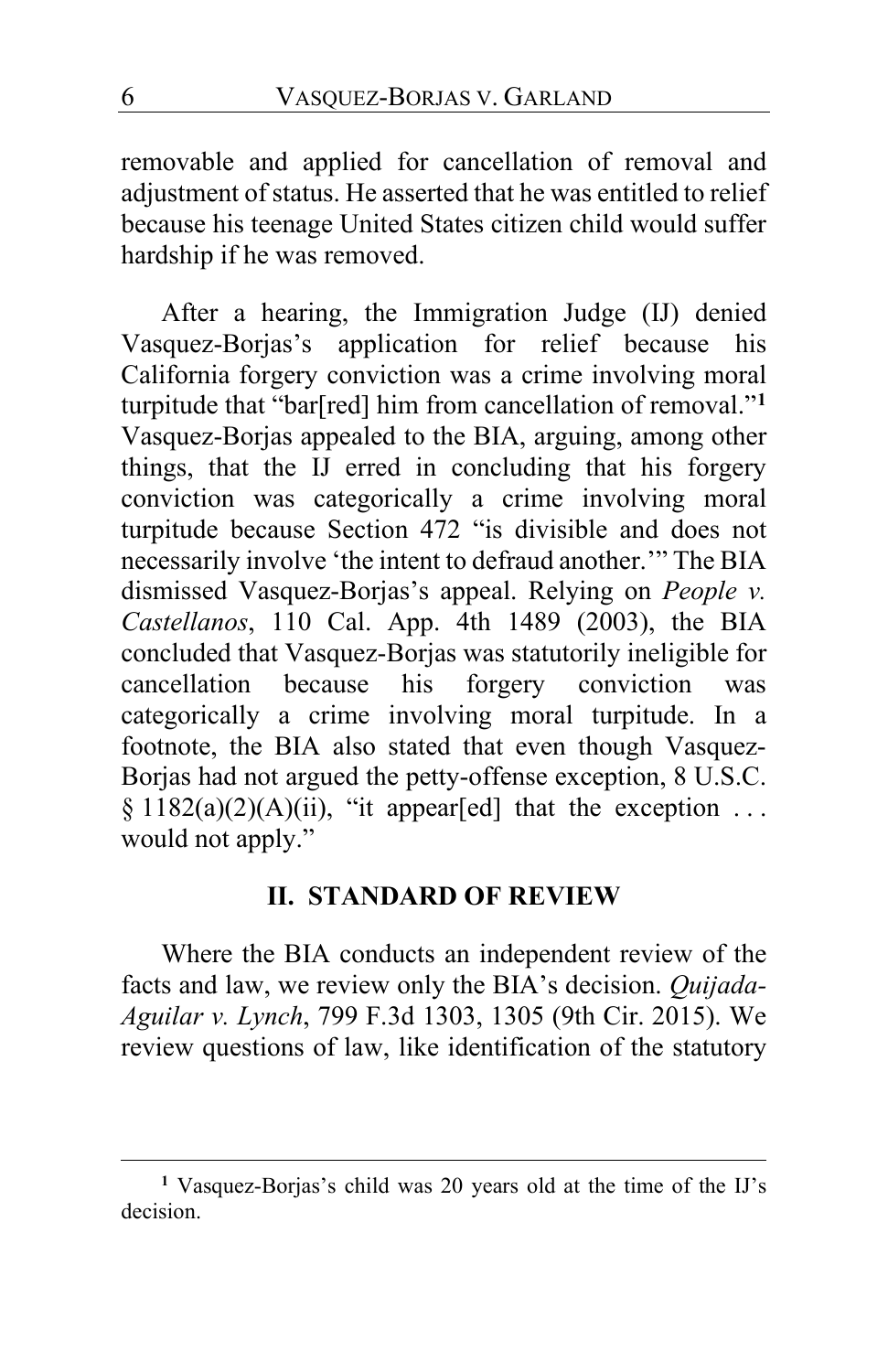elements of conviction, de novo. *Barbosa v. Barr*, 926 F.3d 1053, 1057 (9th Cir. 2019).

### **III. DISCUSSION**

An alien facing a lawful removal order may seek cancellation of removal. 8 U.S.C.  $\S$ [\statialablancellation of removal. 8 U.S.C.  $\S$ [\statialablancellation] 1229b(b)(1). However, the Immigration and Nationality Act specifies several eligibility requirements for this relief. Relevant here, cancellation of removal is unavailable to someone who has been convicted of a crime involving moral turpitude for which a term of one year or more of imprisonment may be imposed. *Id.* § 1229b(b)(1)(C). But there is an exception where the person has "committed only one crime," the maximum penalty for which did not exceed one year, and the sentence imposed did not exceed six months. *Id.* § 1182(a)(2)(A)(ii)(II). This is known as the petty-offense exception. *See Ortega-Lopez v. Barr*, 978 F.3d 680, 692 n.11 (9th Cir. 2020). We address both whether Vasquez-Borjas was convicted of a crime involving moral turpitude and the petty-offense exception.

### **A. Crime Involving Moral Turpitude**

In determining whether a state conviction is a crime involving moral turpitude we follow the "three-step process" outlined in *Descamps v. United States*, 570 U.S. 254 (2013). *Barbosa*, 926 F.3d at 1057. First, we apply the categorical approach by "identify[ing] the elements of the statute of conviction" and then comparing those elements "to the generic definition of a [crime involving moral turpitude] and decide whether the conviction meets that definition." *Barbosa*, 926 F.3d at 1057 (quotation marks and citation omitted). If this analysis "reveals that the elements of the state crime are the same as or narrower than the elements of the federal offense, then the state crime is a categorical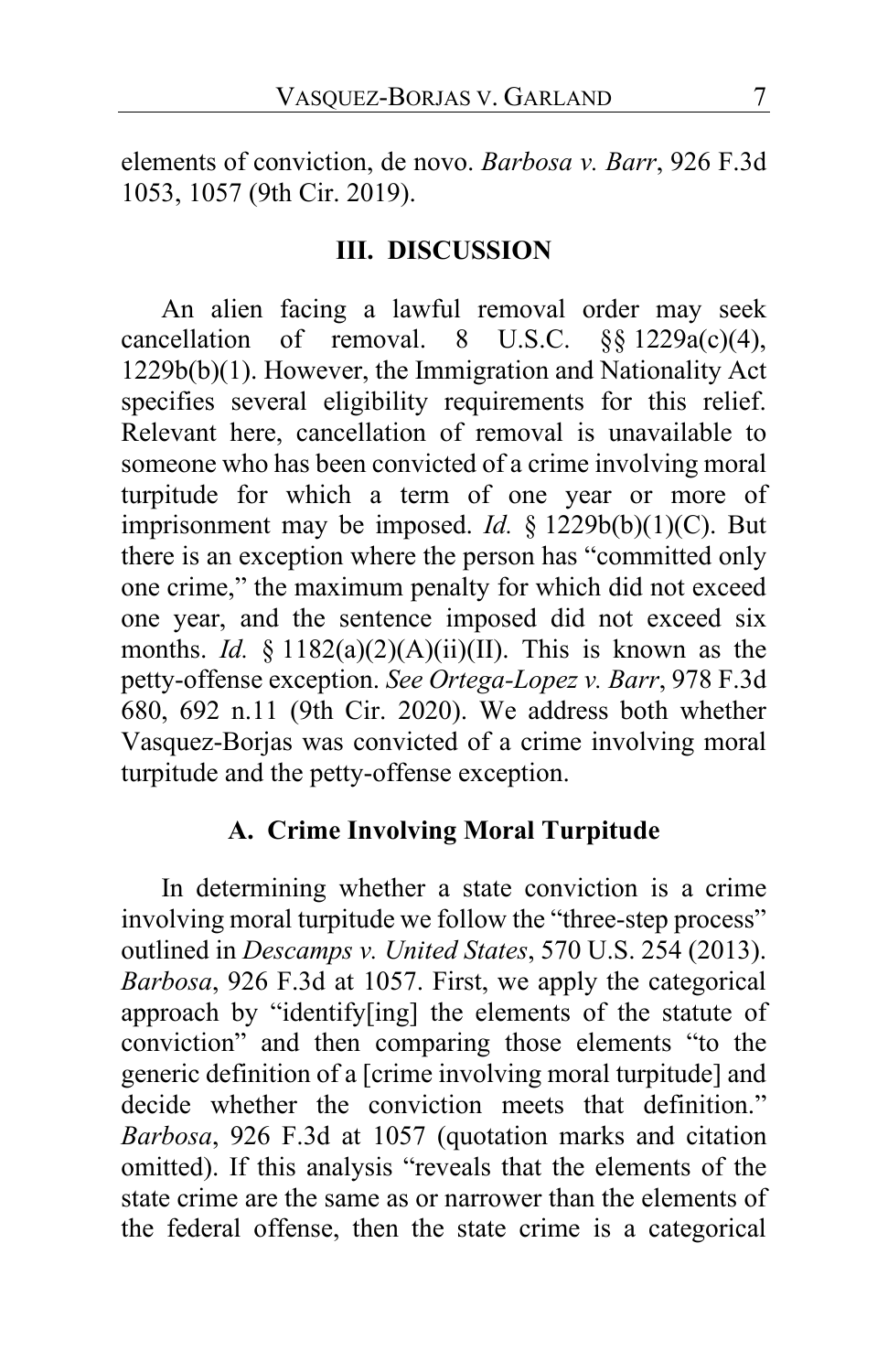match, and every conviction under that statute qualifies as [a crime involving moral turpitude]." *Id.* (alterations in original) (quotation marks and citation omitted). We review the BIA's construction of state and federal statutes de novo. *Id.*

If the state statute is overbroad, meaning it criminalizes conduct that the federal statute does not, we proceed to step two and analyze whether the state statute is divisible. *Id.* "If the statute is indivisible, 'our inquiry ends, because a conviction under an indivisible, overbroad statute can never serve as a predicate offense.'" *Id.* (quoting *Almanza-Arenas v. Lynch*, 815 F.3d 469, 475 (9th Cir. 2016) (en banc)). But if the state statute is divisible, we proceed to step three—the modified categorial approach—and "examine certain documents from the defendant's record of conviction to determine what elements of the divisible statute he was convicted of violating." *Id.* (citation omitted). Here, we conclude at step one that Section 472 is a categorical match to the federal definition of forgery, which is a crime involving moral turpitude, and therefore we need not address steps two and three.

### **1. Elements of Section 472**

Vasquez-Borjas was convicted of misdemeanor forgery for possession of a counterfeit government seal—a Social Security card that he knew was fake. Vasquez-Borjas's statute of conviction provides:

> Every person who, with intent to defraud another, forges, or counterfeits the seal of this State, the seal of any public officer authorized by law, the seal of any Court of record, or the seal of any corporation, or any other public seal authorized or recognized by the laws of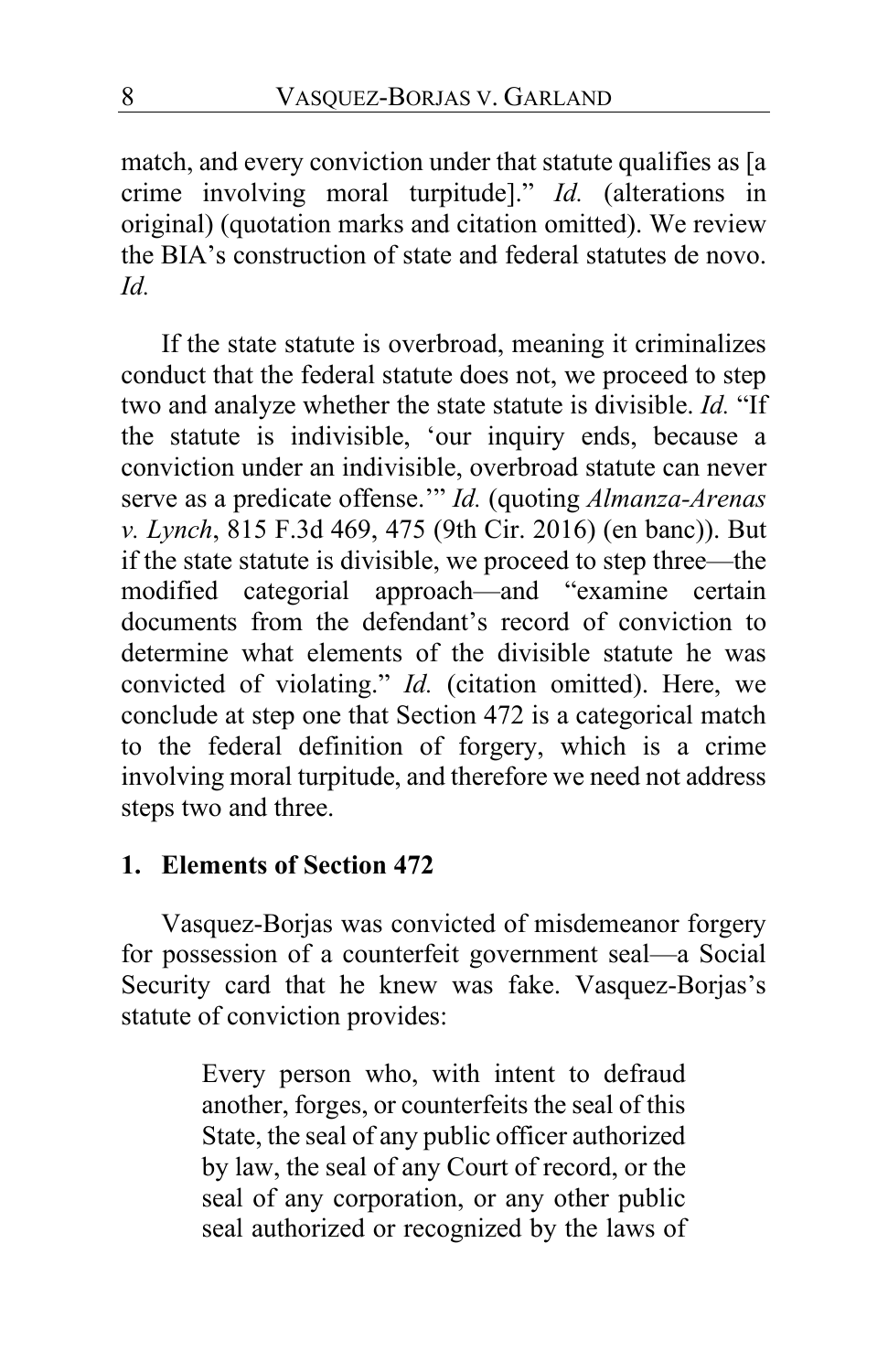this State, or of any other State, Government, or country, or who falsely makes, forges, or counterfeits any impression purporting to be an impression of any such seal, or who has in his possession any such counterfeited seal or impression thereof, knowing it to be counterfeited, and willfully conceals the same, is guilty of forgery.

Cal. Penal Code § 472.

The parties' primary dispute is whether intent to defraud is a required element of Section 472. Vasquez-Borjas argues that this statute is organized into three clauses and intent to defraud is an element only of the first clause, which he calls the "seal clause." He contends that the third clause that was the basis for his conviction (termed the "possession clause") requires only the following elements: (1) possession of a forged or counterfeit seal or impression; (2) knowledge that it was counterfeit; and (3) willful concealment of the seal's counterfeit nature.

California law does not support Vasquez-Borjas's reading of this statute. It is reasonable to read the statutory text as requiring that all the prohibited acts be done "with the intent to defraud another." Cal. Penal Code § 472. And significantly, no California court has held that Section 472 has separate clauses or that the intent-to-defraud element is limited to specific clauses or actions listed in the statute. *See, e.g.*, *Castellanos*, 110 Cal. App. 4th at 1493; *cf. Pereida v. Wilkinson*, 141 S. Ct. 754, 759 (2021) (listing the separate clauses of Nebraska's criminal impersonation statute). Instead, California caselaw establishes that forgery "has three elements: a writing or other subject of forgery, the false making of the writing, and intent to defraud." *Castellanos*,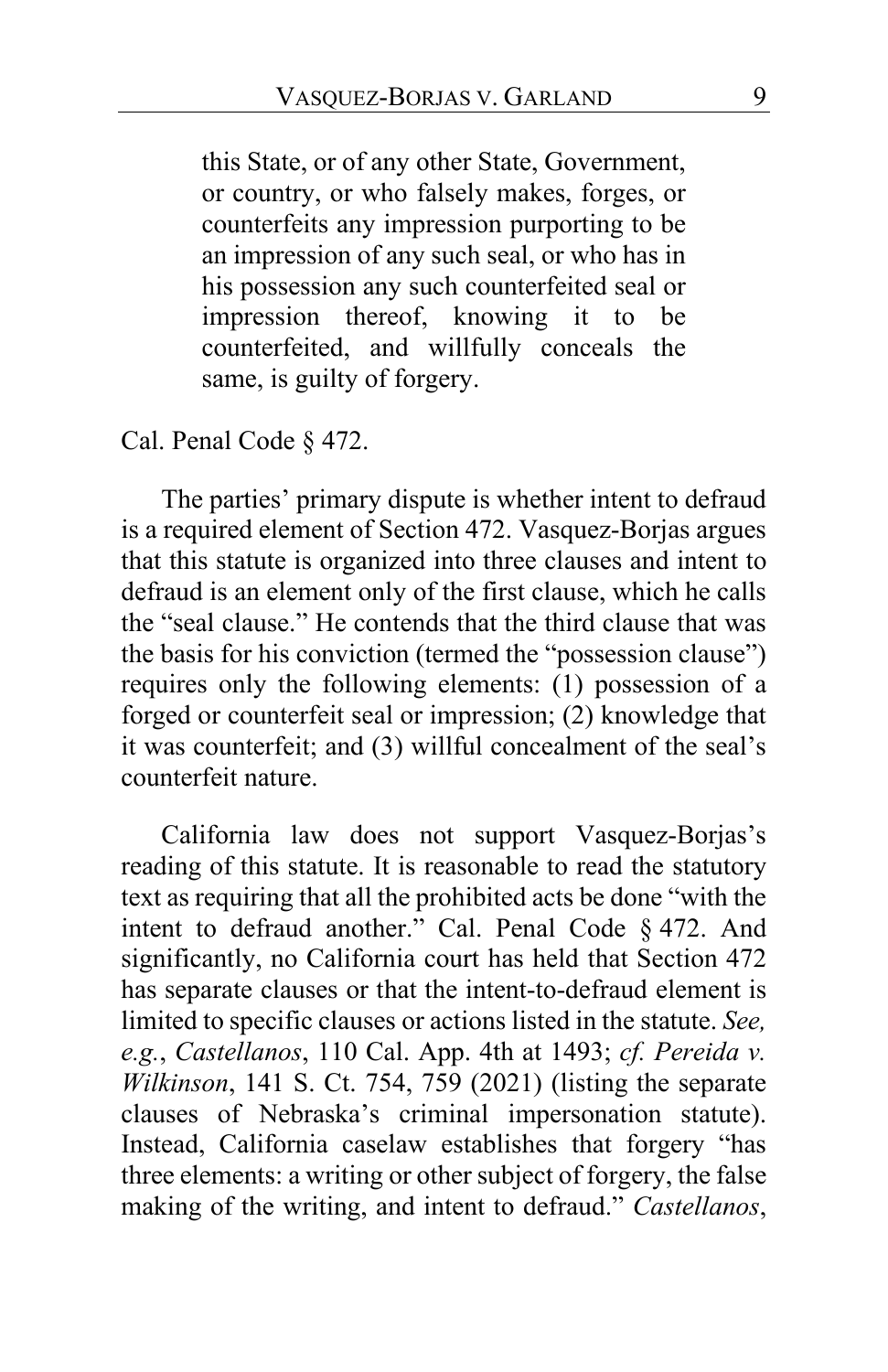110 Cal. App. 4th at 1493 (quoting *People v. Gaul-Alexander*, 32 Cal. App. 4th 735, 741 (1995)); *see also People v. Terrill*, 133 Cal. 120, 125 (1901) ("Section[] . . . 472 provide[s] that every person who, *with the intent to defraud another*, does certain acts therein enumerated is guilty of forgery.") (emphasis added); *see also Miranda-Romero v. Lynch*, 797 F.3d 524, 526 (8th Cir. 2015) ("In light of the California courts' longstanding interpretation of this statute, we hold that a conviction under  $\S$  472 always includes the element of a specific intent to defraud and is thus categorically a crime involving moral turpitude.").

Of particular relevance here, *Castellanos* made clear that a Section 472 conviction based on possession requires proof of intent to defraud. It established that fraudulent intent may be established by proof that the defendant *possessed* a forged or counterfeit seal or impression separate from whether the defendant *used* the forged item to gain some benefit or advantage. *See Castellanos*, 110 Cal. App. 4th at 1493. Castellanos argued that because he did not present or furnish his forged resident alien card "to obtain money or property of value there [was] no substantial evidence he had the intent to defraud." *Id.* The California Court of Appeal disagreed, noting that intent can be proven with circumstantial evidence and that the defendant's forged card could deceive an employer into believing that he was lawfully authorized to work in the United States. *Id.* at 1493–94. That is, it would be reasonable for a factfinder to conclude that the defendant possessed the forged card for the purpose of defrauding someone into believing that it was valid. Thus, the *Castellanos* court concluded that substantial evidence established an intent to defraud even though the defendant had not used the forged document to obtain money or anything else of value. *Id.* at 1494.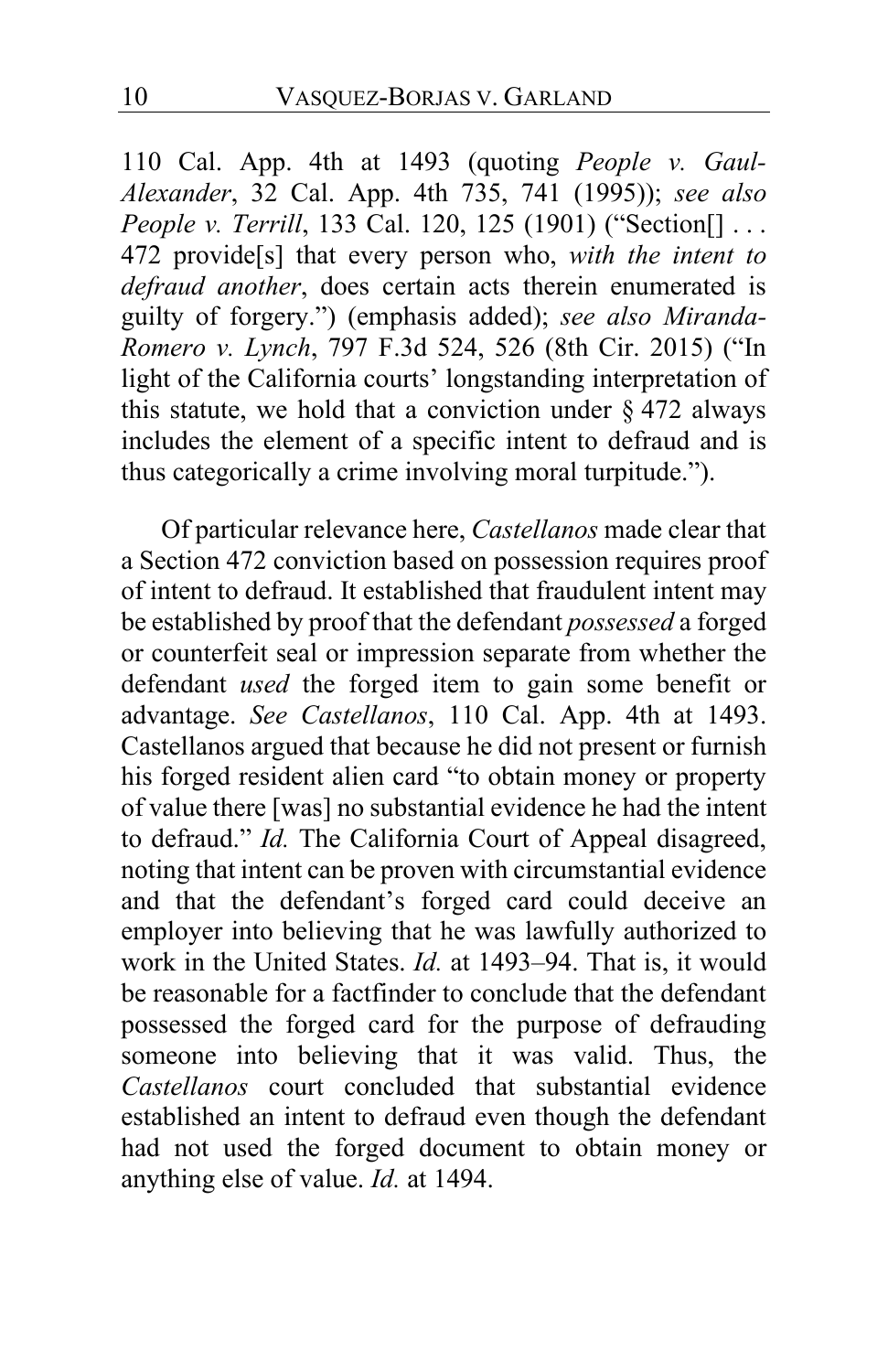California's pattern jury instructions also confirm that intent to defraud is a required element for any Section 472 offense. *See Betansos v. Barr*, 928 F.3d 1133, 1138 (9th Cir. 2019) (relying on pattern jury instructions to determine the elements of a California crime). California Jury Instruction-Criminal (CALJIC) No. 15.00 identifies intent to defraud as a required element for forgery. CALJIC 15.00; *see also Castellanos*, 110 Cal. App. 4th at 1493 (discussing CALJIC 15.00 in relation to forgery charge based on possession of a counterfeit document). Vasquez-Borjas points to a different set of pattern instructions—the Judicial Council of California Criminal Jury Instructions (CALCRIM)—and notes that they provide separate instructions for forgery and possession of a forged document. That may be, but this does not help Vasquez-Borjas's argument because the specific instruction for a Section 472 charge based on possession of a forged document lists intent to defraud as a required element and explains what constitutes intent to defraud. CALCRIM No. 1926; *see People v. Calistro*, 12 Cal. App. 5th 387, 402 (2017) ("While the newer CALCRIM instructions have been endorsed by the California Judicial Council and are generally viewed as superior to the older CALJIC instructions, the CALJIC instructions are not necessarily defective or inadequate.").

Vasquez-Borjas argues that applying the intent-todefraud element to the so-called "possession clause" would nullify the requirement that a person "willfully conceal[]" the forged nature of the document possessed. Cal. Penal Code § 472. According to Vasquez-Borjas, fraudulent intent means an intent to gain an advantage at the expense of another person but willful concealment does not require any such intent. He argues, therefore, that applying an intent-todefraud element to a possession-based offense "nullifies the legislature's decision to use the word 'willfully'" and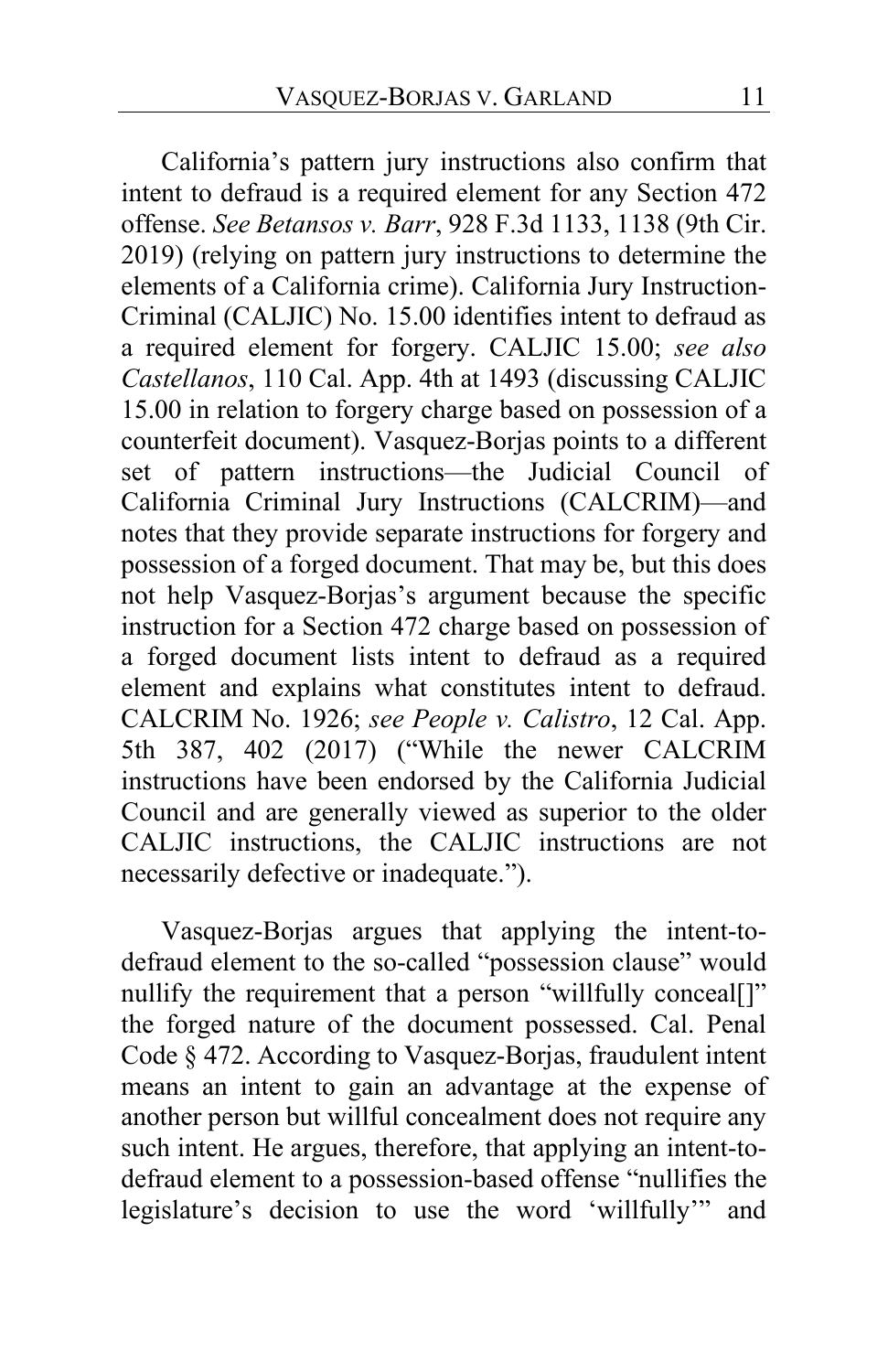"would make the word 'willfully' entirely superfluous." His argument is not persuasive.

We "look[] to the state courts to determine the elements of state law." *Rendon v. Holder*, 764 F.3d 1077, 1088 n.13 (9th Cir. 2014). And as explained, California has determined that intent to defraud is a required element for all Section 472 convictions. *See Castellanos*, 100 Cal. App. 4th at 1493–94 (citing CALJIC 15.00); CALCRIM No. 1926. If requiring both elements contradicted California's legislative intent, the California courts could have said so.**[2](#page-11-0)** It is not our role as a federal court to supplant California's interpretation of its own law.

Vasquez-Borjas also argues that under the rule of the last antecedent, we should not apply the phrase "intent to defraud" beyond the immediately following so-called "seal clause." Under this rule, "a limiting clause or phrase . . . should ordinarily be read as modifying only the noun or phase that it immediately follows." *Lockhart v. United States*, 577 U.S. 347, 351 (2016) (quoting *Barnhart v. Thomas*, 540 U.S. 20, 26 (2003)). Vasquez-Borjas asserts that we should apply the phrase "intent to defraud" only to the "who" in the "forges or counterfeits the seal" clause and not to the subsequent "whos" referenced in the "makes, forges, or counterfeits any impression" or possession

<span id="page-11-0"></span>**<sup>2</sup>** We note that Vasquez-Borjas's proposed reading of Section 472 as having three clauses, two of which do not require specific intent to defraud, leads to the strange result that a person who counterfeits a government seal must have the intent to defraud but a person who "counterfeits any impression purporting to be an impression of any such seal" does not. Cal. Penal Code § 472; *see Davis v. Mich. Dep't of Treasury*, 489 U.S. 803, 809 (1989) ("It is a fundamental canon of statutory construction that the words of a statute must be read in their context and with a view to their place in the overall statutory scheme.").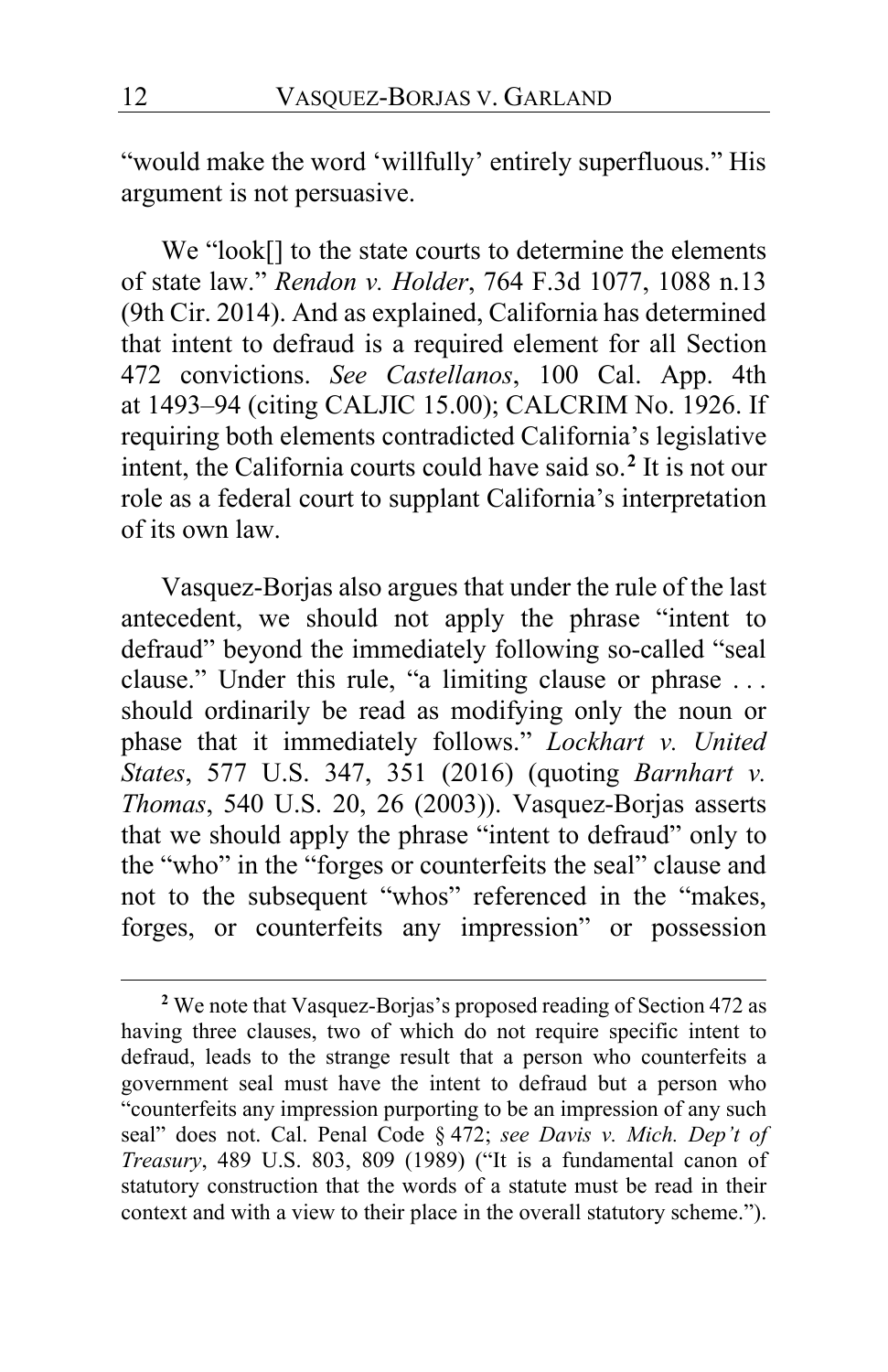clauses. This contention is again foreclosed by California caselaw and pattern jury instructions.

In sum, Vasquez-Borjas concedes that "[a]n element of a crime is a constituent part of the offense which must be proved by the prosecution *in every case* to sustain a conviction under a given statute." California law establishes that intent to defraud is an element of a Section 472 offense, including a charge based on possession. Therefore, we accept California's construction of its own law and conclude that intent to defraud is a necessary element of all convictions under Section 472.

# **2. Comparison to Generic Federal Offense**

Having determined the elements of Vasquez-Borjas's California forgery conviction, we next compare those elements to "the elements of the generic offense defined by federal law." *Barbosa*, 926 F.3d at 1057 (quoting *Almanza-Arenas*, 815 F.3d at 475). While we review the BIA's construction of state and federal statutes de novo, its "conclusion that a particular crime does or does not involve moral turpitude is subject to different standards of review depending on whether the BIA issues or relies on a published decision in coming to its conclusion." *Nunez v. Holder*, 594 F.3d 1124, 1129 (9th Cir. 2010); *see also Marmolejo-Campos v. Holder*, 558 F.3d 903, 909 (9th Cir. 2009) (en banc). Where, as here, the BIA's decision was not published and it did not rely on one of its own published decisions, we afford *Skidmore* deference—that is, we defer "to [the BIA's] conclusion to the extent that it has the 'power to persuade.'" *Barbosa*, 926 F.3d at 1057–58 (quoting *Nunez*, 594 F.3d at 1129).

But ultimately we need not wrestle long with the BIA's conclusion that Vasquez-Borjas's conviction was for a crime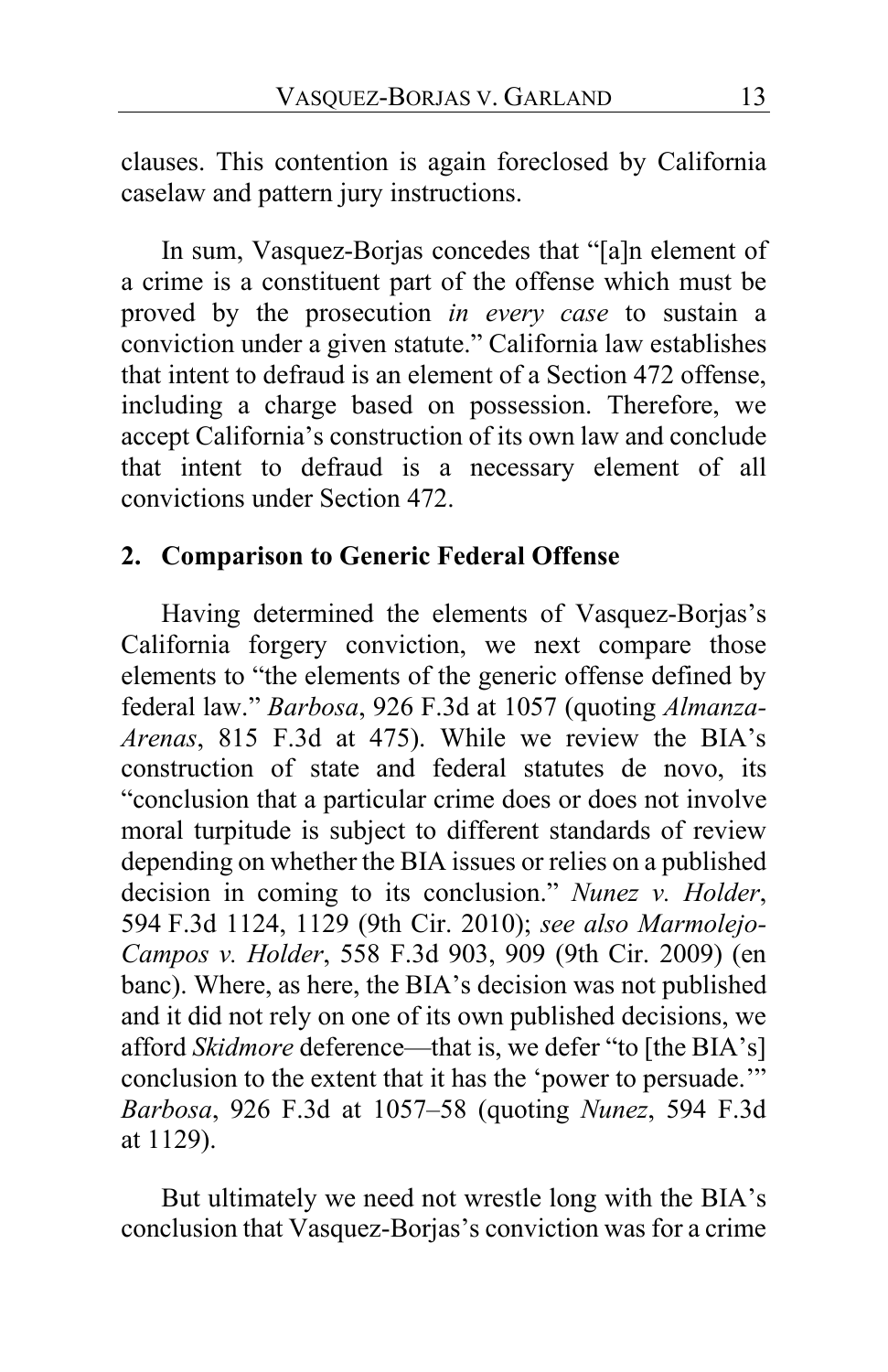involving moral turpitude because this aspect of the categorical approach is straightforward here. Our caselaw establishes that the generic federal definition of forgery includes fraudulent intent and, therefore, it is a crime involving moral turpitude. *See Vizcarra-Ayala v. Mukasey*, 514 F.3d 870, 874 (9th Cir. 2008) (fraudulent intent is element of federal generic definition of forgery); *Robles-Urrea v. Holder*, 678 F.3d 702, 708 (9th Cir. 2012) (offenses "involving fraud" are crimes involving moral turpitude). Whereas California requires proof of intent to defraud for all Section 472 offenses, Section 472 is a categorical match with the federal definition of forgery, and the BIA did not err in concluding that a conviction under Section 472 is for a crime involving moral turpitude. *See Barbosa*, 926 F.3d at 1057.

We are not persuaded by Vasquez-Borjas's arguments that Section 472 is broader than its federal counterpart. He hypothesizes that Section 472 criminalizes mere possession of counterfeit identification. To the extent he contends that Section 472 criminalizes simple possession where the person does not have the intent to defraud another person, he is incorrect for the reasons we have already explained. And whether or not California has a separate statute that specifically criminalizes possession of a counterfeit identification does not undermine the conclusion that Section 472 is a categorical match to a crime involving moral turpitude.

Vasquez-Borjas's reliance on our decision in *Beltran-Tirado v. INS* is also misplaced. 213 F.3d 1179 (9th Cir. 2000). That case addressed whether a federal criminal statute was a crime involving moral turpitude, and we have limited our decision there to its context. *See id.* at 1183–85; *Espino-Castillo v. Holder*, 770 F.3d 861, 865 (9th Cir. 2014) (finding *Beltran-Tirado* inapplicable "because [its] holding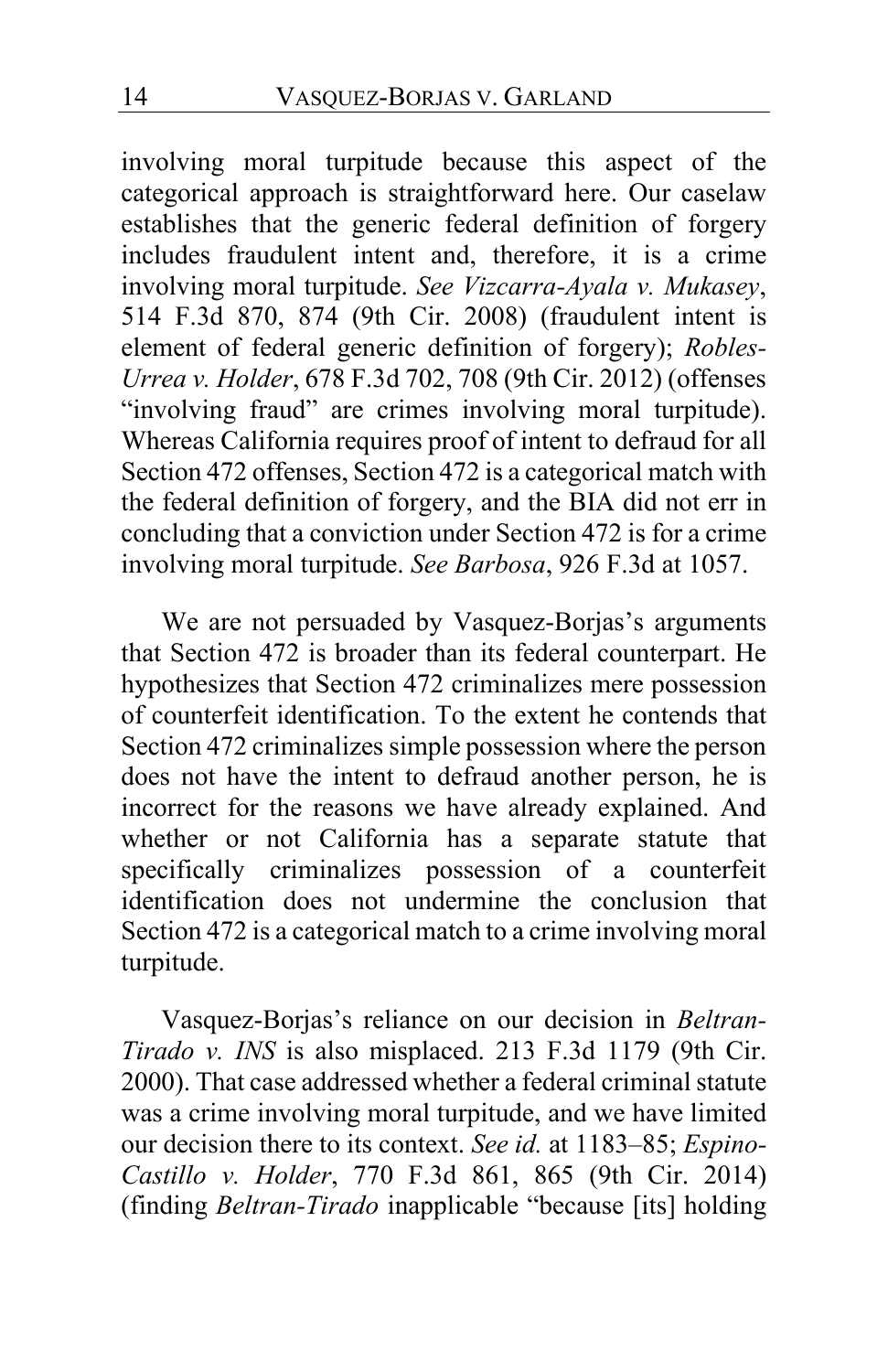depended on the history of the specific statutory provision involved in that case, and not a garden-variety state fraud statute"). Beltran-Tirado was convicted under a federal statute for making a false statement on an employment verification form by using someone else's Social Security number. *See id.* at 1182. Based on a later amendment to the federal statute addressing use of false Social Security cards and numbers and the related legislative history, we concluded that Beltran-Tirado's "use of a false Social Security number to further otherwise legal behavior is not a crime of 'moral turpitude.'" *Id.* at 1184. We have subsequently described *Beltran-Tirado* as "at best [] an isolated exception to the prevailing rule that a conviction for a fraud offense is categorically a crime involving moral turpitude." *Espino-Castillo*, 770 F.3d at 865.

The conduct at issue here and in *Beltran-Tirado* is similar—both involved a false Social Security card. But the statutes of conviction are different, and therefore *Beltran-Tirado* has no bearing on Section 472's alignment with the federal definition of forgery. *Cf. Espino-Castillo*, 770 F.3d at 865. In sum, we reject Vasquez-Borjas's argument that the BIA erred in concluding that his Section 472 conviction was a crime involving moral turpitude that rendered him ineligible for cancellation of removal.**[3](#page-14-0)**

### **B. The Petty-Offense Exception**

Vasquez-Borjas argues that, even if he was convicted of a crime involving moral turpitude, he remains eligible for

<span id="page-14-0"></span>**<sup>3</sup>** Because we conclude that Section 472 is a categorical match to its federal counterpart, we do not address Vasquez-Borjas's arguments about divisibility or the modified categorical approach. *See Almanza-Arenas*, 815 F.3d at 475.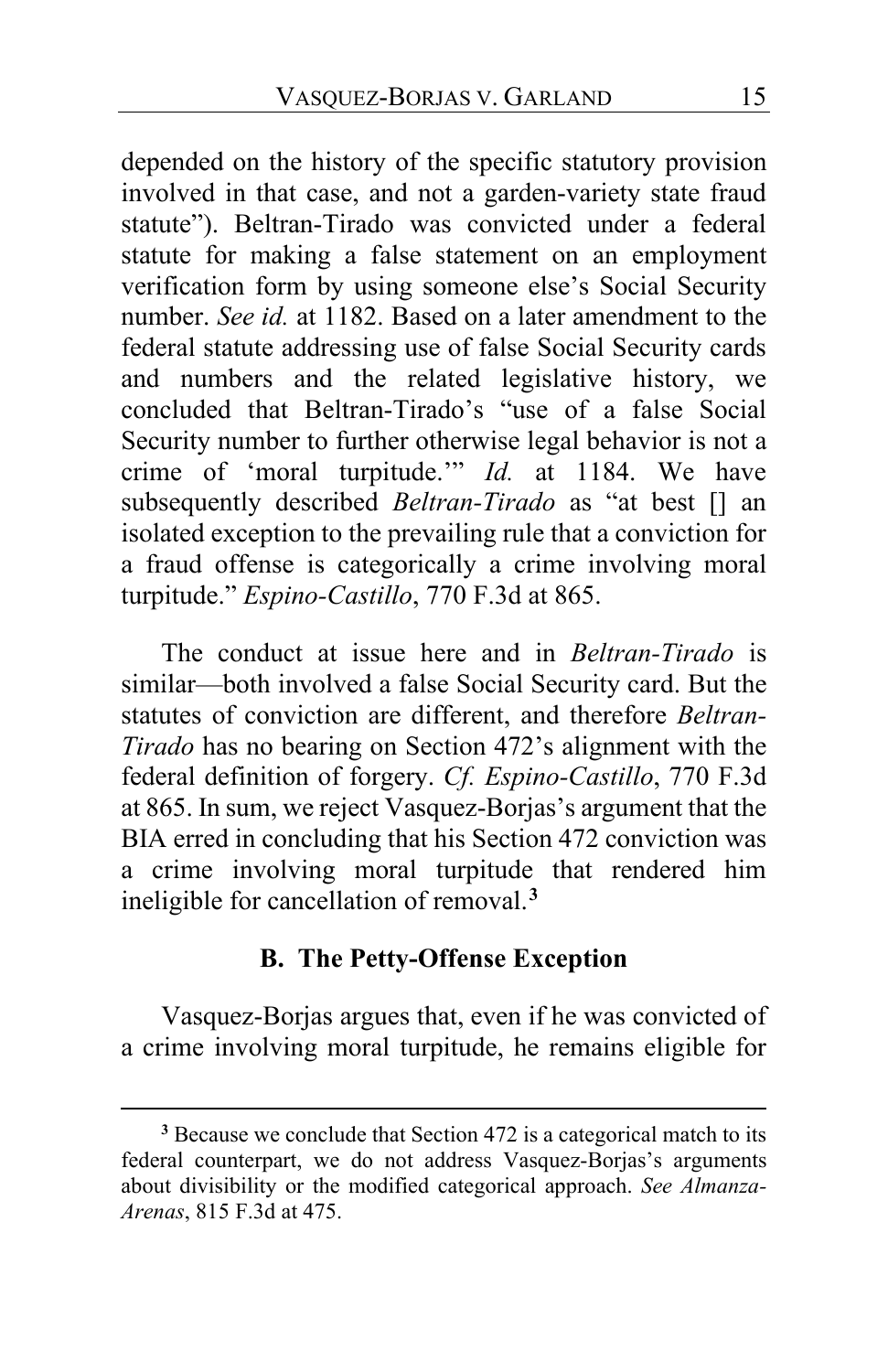cancellation of removal under 8 U.S.C. § 1182(a)(2)(A)(ii)—the petty-offense exception. Vasquez-Borjas does not dispute that he failed to raise this issue in his immigration proceedings, but he makes three arguments for why it was nonetheless exhausted. We reject all three arguments and conclude that we lack jurisdiction to consider the merits of this exception.

First, Vasquez-Borjas argues that we can properly address the petty-offense exception because the BIA addressed this provision on the merits. While Vasquez-Borjas is correct that we "may review any issue addressed on the merits by the BIA, regardless of whether the petitioner raised it before the agency," *Parada v. Sessions*, 902 F.3d 901, 914 (9th Cir. 2018), he is incorrect that the BIA addressed the merits of this exception. The BIA merely noted that Vasquez-Borjas had not made any argument related to the petty-offense exception and that "it appear[ed] that the exception . . . would not apply." This equivocal and summary rejection of an unraised issue does not constitute an adjudication on the merits. *See Vizcarra-Ayala*, 514 F.3d at 874.

Second, Vasquez-Borjas argues that his case is like *Abebe v. Gonzales*, 432 F.3d 1037, 1041 (9th Cir. 2005) (en banc). *Abebe* addressed whether an argument considered by the IJ but not raised to the BIA was properly exhausted. *Id.* at 1040–41. We concluded that the issue was exhausted because the BIA affirmed the IJ's *entire* decision citing *Matter of Burbano*, 20 I&N Dec. 872, 874 (BIA 1994), "to signify that it had conducted an independent review of the record and had exercised its own discretion in determining that its conclusions were the same as those articulated by the IJ." *Id.* at 1040. Here, the IJ did not address the petty-offense exception, and the BIA indicated that it considered only the